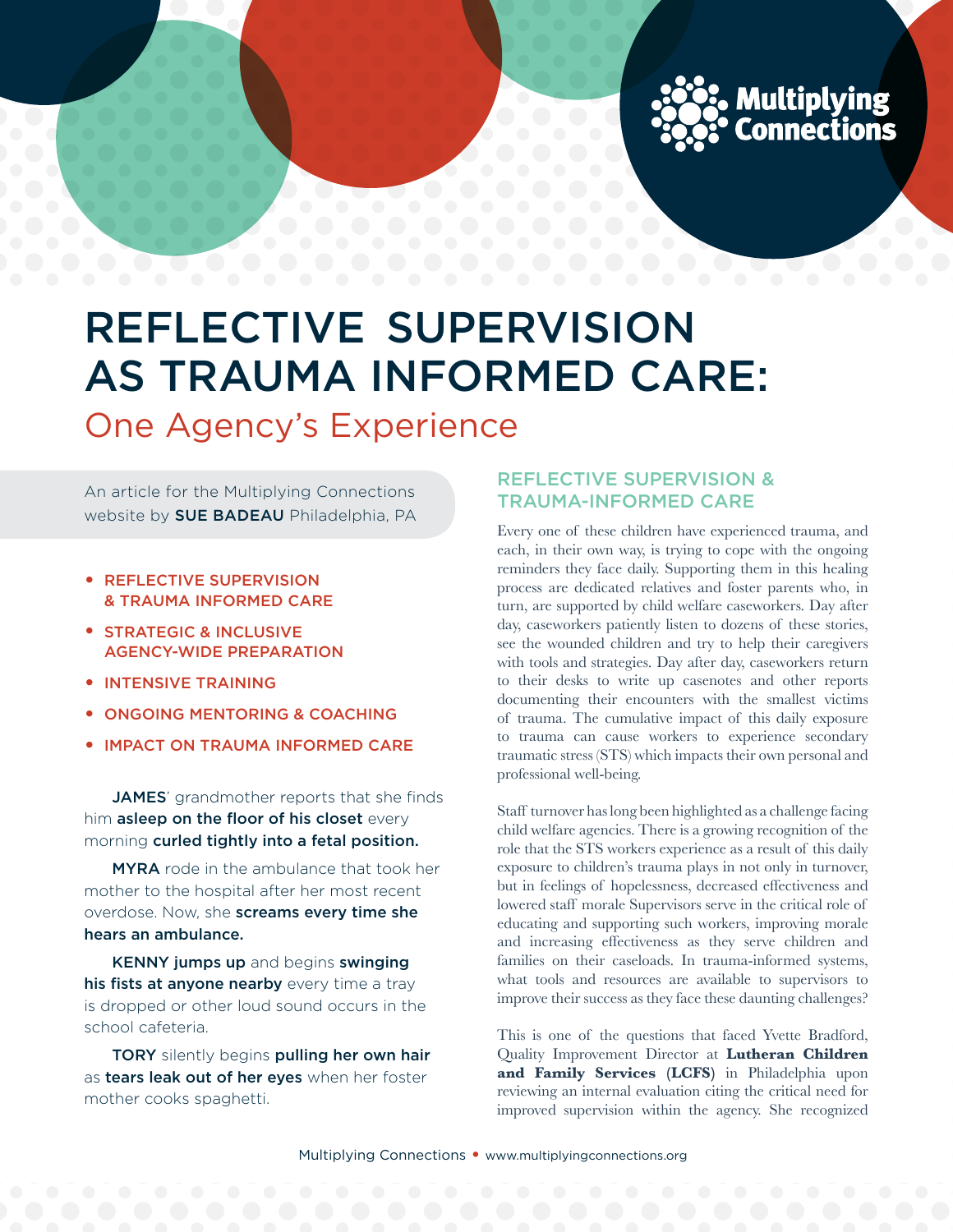that addressing this challenge would require more than a new initiative or additional training for supervisors. It would require a complete culture change as the organization sought to become more thoroughly trauma-informed at all levels.

# **The Chadwick Trauma Informed Systems Project**

**(CTISP)** in California has defined a trauma informed child welfare system as one in which:

*. . . all parties involved recognize and respond to the varying impact of traumatic stress on children, caregivers, families, and those who have contact with the system. Programs and organizations within the system infuse this knowledge, awareness, and skills into their organizational cultures, policies, and practices. They act in collaboration, using the best available science, to facilitate and support resiliency and recovery.*<sup>1</sup>

CTISP further notes that trauma-informed child welfare systems will recognize that

- Exposure to trauma is part of the child welfare job, and
- Trauma has shaped the culture of the child welfare system, the same way trauma shapes the world view of child victims.

Reflective Supervision is an approach to supervision centered around the relationship between the supervisor and supervisee. The approach utilizes a variety of strategies including regularly scheduled meetings, reflective questions, creative thinking and collaborative problem solving to address case-related challenges and build worker skill, competence and confidence. Multiplying Connections has recognized Reflective Supervision as a practice that is highly consistent with trauma-informed systems change, $2$  and set out to support implementation of this practice within Philadelphia child welfare agencies, at the same time that Bradford was seeking approaches to improve the quality of supervision at LCFS.

As a result of conversations with June Cairns at The City of Philadelphia Department of Human Services and Leslie Lieberman of Multiplying Connections, Bradford decided to attend the June 2011 symposium sponsored by Multiplying Connections, **Reflective Supervision as Trauma Informed Practice: The Time is Now** along

with three members of her staff. This proved to be the first step in a year-long intentional, thoughtful and strategic approach to implementing Reflective Supervision at LCFS as part of the desired culture change towards building a fully integrated trauma-informed system of care.

Since that June 2011 symposium, LCFS has successfully adopted and implemented Reflective Supervision into its inhome protective services, family reunification and refugee services and is moving towards agency-wide adoption of this practice. LCFS Supervisor Samantha Wascow notes, "Our agency is strongly committed to this." The progress to-date at LCFS provides valuable lessons on how to achieve and sustain agency-wide practice change. Core elements of success have included:

- A strategic and inclusive preparation process
- Intensive training
- Ongoing mentoring and coaching

#### Strategic & Inclusive Preparation

Bradford used a deliberate process to build support for this practice change on multiple levels, recognizing that buyin would be needed by both the top management of the agency and its umbrella agency Liberty Lutheran, as well as by the managers and supervisors who would be responsible for implementation. She selected key staff to learn about reflective supervision and the benefits it could provide to the staff and clients of LCFS and then convened a working group composed of administrative, management and supervisory staff. Inviting Cairns and Lieberman to join the working group, and reaching out to the organization's Nurse-Family Partnership program that had been utilizing Reflective Supervision for several years established a collaborative tone from the beginning. This group met bi-monthly to develop a vision and plan that would ensure that Reflective Supervision would be successfully embraced as part of an agency-wide culture shift towards increased trauma-informed care. As a result, LCFS was successful in getting both their executive director, Richard Gitlin and Liberty Lutheran's President and CEO Dr. Luanne Fisher onboard.

#### Intensive Training

Ten LCFS supervisors were selected to participate in a pilot intensive Reflective Supervision training model developed by Multiplying Connections beginning in February of 2012. The training was designed to educate participants about Reflective Supervision, provide practice at using critical skills and provide a supportive structure in which the practice is modeled and experienced. Yodit Amaha, who has been a supervisor at LCFS for 18 years, notes that,